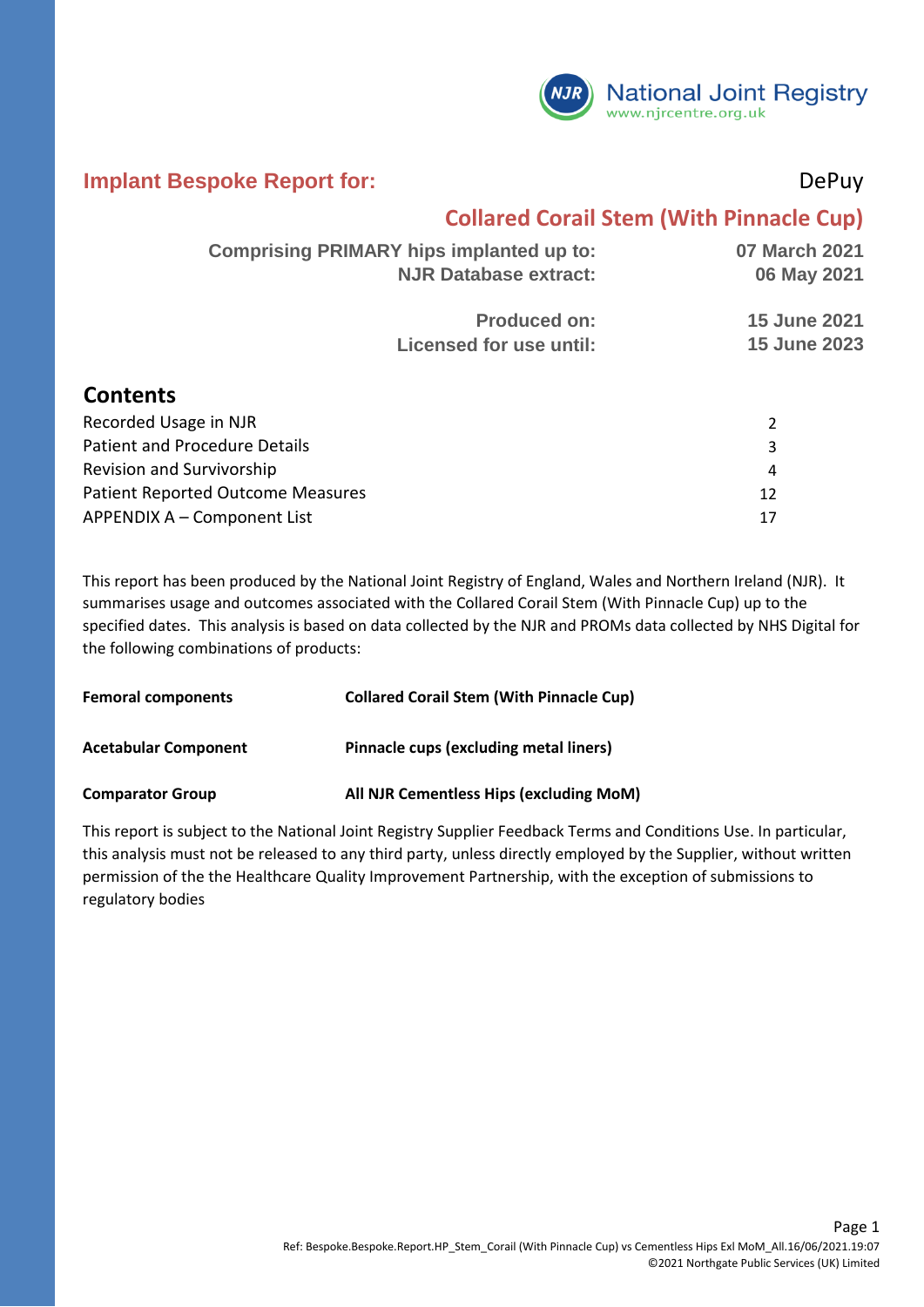# **NJR Recorded Usage**

## **Implant Usage**

| Date of first recorded usage in the NJR: 11 January 2004   |            |
|------------------------------------------------------------|------------|
| Date of last recorded usage in this dataset: 07 March 2021 |            |
| Maximum implantation time:                                 | 17.2 years |
| Mean implantation time:                                    | 4.8 years  |

| <b>Totals Recorded in NJR</b> | <b>Cumulative Total</b> |
|-------------------------------|-------------------------|
| Procedures                    | 102,823                 |
| Patients                      | 92,576                  |
| <b>Centres</b>                | 340                     |
| <b>Consultants</b>            | 1,219                   |
| <b>Implanting Surgeons</b>    | 2,061                   |



|                                  | <b>Year of implantation</b> |      |      |      |      |                          |      |       |             |       |       |      |      |                                     |       |
|----------------------------------|-----------------------------|------|------|------|------|--------------------------|------|-------|-------------|-------|-------|------|------|-------------------------------------|-------|
| <b>Current</b><br><b>Outcome</b> | Pre-<br>2010                |      |      |      |      | 2010 2011 2012 2013 2014 | 2015 |       |             |       |       |      |      | 2016 2017 2018 2019 2020 2021 Total | $\%$  |
| <b>Death</b>                     | 1295                        | 853  | 1020 | 1028 | 1066 | 955                      | 777  | 714   | 505         | 332   | 186   | 32   |      | 8763                                | 8.5%  |
| <b>Revised</b>                   | 167                         | 103  | 126  | 146  | 129  | 130                      | 156  | 152   | 130         | 108   | 67    | 27   |      | 1444                                | 1.4%  |
| <b>Unrevised</b>                 | 3341                        | 2811 | 3940 | 5186 | 6101 | 7745                     | 8869 | 10347 | 11503       | 12118 | 12305 | 7069 | 1281 | 92616                               | 90.1% |
| Total                            | 4803                        | 3767 | 5086 | 6360 | 7296 | 8830                     | 9802 |       | 11213 12138 | 12558 | 12558 | 7128 | 1284 | 102823                              | 100%  |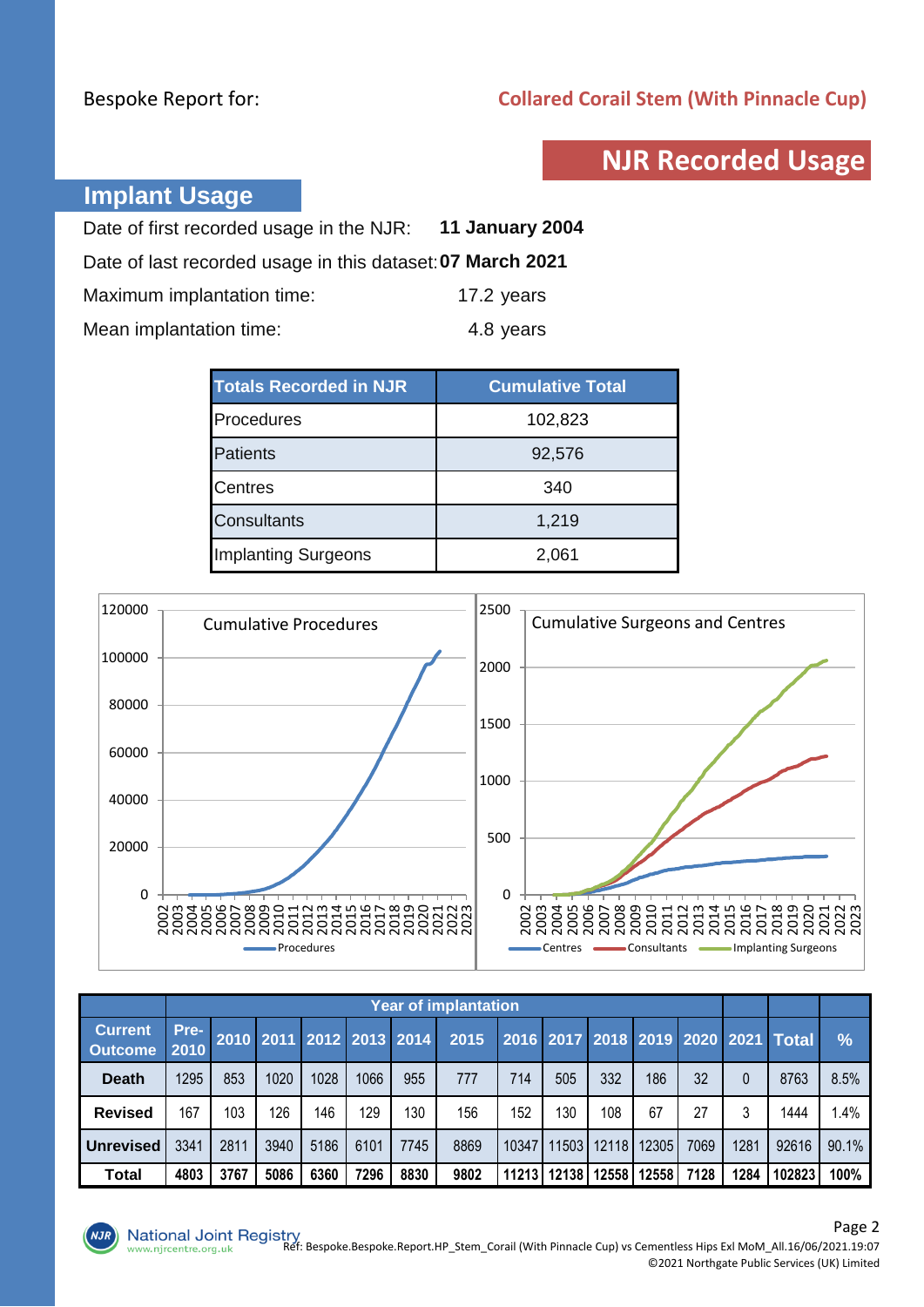# **Patient / Procedure Details**

## **Patient Details**

|                                      | <b>Collared Corail Stem</b><br>(With Pinnacle Cup) | <b>All other</b><br><b>Cementless Hips</b><br><b>Exl MoM</b> | <b>All NJR hip</b><br>replacement |
|--------------------------------------|----------------------------------------------------|--------------------------------------------------------------|-----------------------------------|
| <b>Total Procedures</b>              | 102,823                                            | 349,052                                                      | 1,285,207                         |
| <b>Total Patients</b>                | 92,576                                             | 305,147                                                      | 1,082,079                         |
| <b>Demographics</b>                  |                                                    |                                                              |                                   |
| Mean age                             | 66.5                                               | 64.6                                                         | 68.6                              |
| < 50                                 | 6.7%                                               | 9.4%                                                         | 5.9%                              |
| $50 - 59$                            | 17.9%                                              | 20.4%                                                        | 13.8%                             |
| $60 - 69$                            | 33.8%                                              | 35.2%                                                        | 28.9%                             |
| $70 - 79$                            | 30.7%                                              | 27.0%                                                        | 34.7%                             |
| $\geq 80$                            | 10.9%                                              | 8.0%                                                         | 16.6%                             |
| Median BMI                           | 28                                                 | 28                                                           | 28                                |
| % BMI information available          | 74.3%                                              | 64.7%                                                        | 62.7%                             |
| Underweight (BMI < 18.5)             | 0.7%                                               | 0.7%                                                         | 0.9%                              |
| Normal $(18.5 \leq BMI < 25)$        | 18.7%                                              | 18.9%                                                        | 20.8%                             |
| Overweight $(25 \leq BMI < 30)$      | 38.9%                                              | 39.2%                                                        | 39.6%                             |
| Obese I $(30 \leq BMI \leq 35)$      | 27.1%                                              | 26.9%                                                        | 25.8%                             |
| Obese II $(35 \leq BMI < 40)$        | 11.1%                                              | 10.7%                                                        | 9.7%                              |
| Obese III (BMI $\geq$ 40)            | 3.6%                                               | 3.7%                                                         | 3.3%                              |
| % Male                               | 42.3%                                              | 45.3%                                                        | 40.2%                             |
| <b>ASA Grades</b>                    |                                                    |                                                              |                                   |
| P1 - Fit and healthy                 | 15.0%                                              | 19.0%                                                        | 15.6%                             |
| P2 - Mild disease not incapacitating | 71.5%                                              | 68.6%                                                        | 67.7%                             |
| P3 - Incapacitating systemic disease | 13.2%                                              | 12.1%                                                        | 16.2%                             |
| P4 / P5                              | 0.4%                                               | 0.4%                                                         | 0.6%                              |
| <b>Indications</b>                   |                                                    |                                                              |                                   |
| Osteoarthritis                       | 94.20%                                             | 92.92%                                                       | 91.26%                            |
| <b>Rheumatoid Arthritis</b>          | 0.95%                                              | 1.27%                                                        | 1.32%                             |
| <b>Avascular Necrosis</b>            | 1.95%                                              | 2.70%                                                        | 2.53%                             |
| <b>Fractured Neck of Femur</b>       | 2.40%                                              | 1.66%                                                        | 3.69%                             |
| CDH/DDH                              | 1.31%                                              | 2.45%                                                        | 1.58%                             |
| Other                                | 0.96%                                              | 1.81%                                                        | 2.12%                             |

Total of indications may exceed total number of implants, since more than one indication can be listed per case.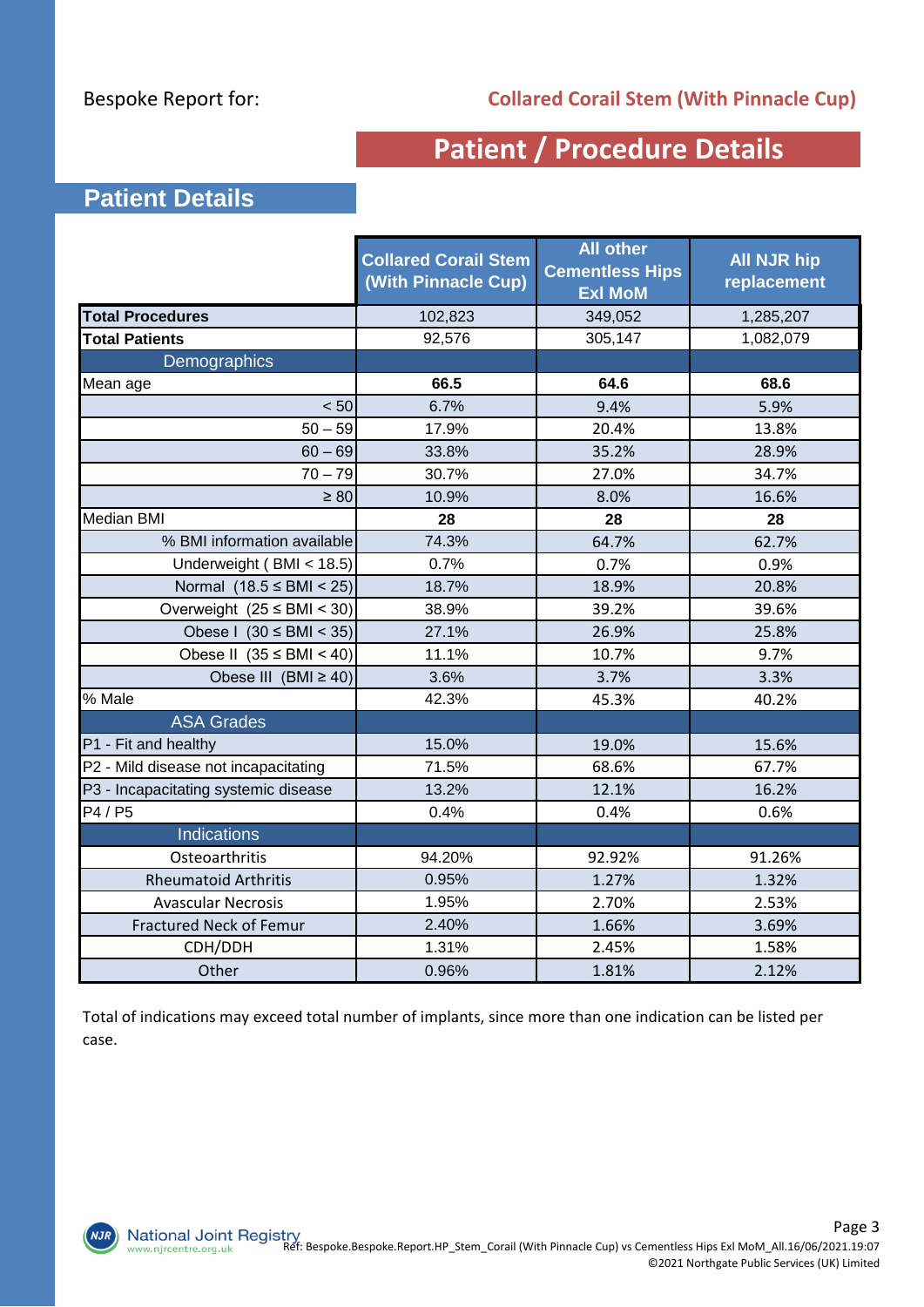# **Revision and Survivorship**

# **Reasons for Revision - excluding Metal on Metal**

Reasons for revision of non-MoM primary procedures in which the implant was used.

| <b>Reason for Revision</b>          | Revised <sup>†</sup> | <b>Expected</b><br><b>Revisions</b> | p value |
|-------------------------------------|----------------------|-------------------------------------|---------|
| <b>Unexplained Pain</b>             | 106                  | 155.06                              | < 0.001 |
| Dislocation / Subluxation           | 328                  | 401.11                              | < 0.001 |
| <b>Adverse Soft Tissue Reaction</b> | 35                   | 63.30                               | < 0.001 |
| Infection                           | 279                  | 331.36                              | 0.001   |
| Aseptic Loosening - Stem            | 333                  | 331.14                              | 0.905   |
| Aseptic Loosening - Socket          | 71                   | 115.52                              | < 0.001 |
| Periprosthetic Fracture Stem        | 107                  | 324.81                              | < 0.001 |
| Periprosthetic Fracture Socket      | 13                   | 40.04                               | < 0.001 |
| <b>Malalignment Stem</b>            | 63                   | 75.03                               | 0.142   |
| <b>Malalignment Socket</b>          | 102                  | 114.87                              | 0.205   |
| Wear Of Acetabular Component        | 51                   | 69.25                               | 0.019   |
| <b>Lysis Stem</b>                   | 25                   | 29.42                               | 0.438   |
| <b>Lysis Socket</b>                 | 13                   | 19.93                               | 0.127   |
| Implant Fracture Stem               | 13                   | 29.02                               | < 0.001 |
| Implant Fracture Socket             | 54                   | 41.14                               | 0.034   |
| Implant Fracture Head               | 4                    | 8.82                                | 0.111   |
| <b>Dissociation of Liner</b>        | 54                   | 48.16                               | 0.344   |
| Other / Not recorded                | 68                   | 89.89                               | 0.011   |
| <b>Total Revised</b>                | 1444                 | 1888.16                             | < 0.001 |

† multiple reasons may be listed for one revision procedure

\* Based on All Cementless Hips Exl MoM (excluding metal on metal), adjusted for agegroup, gender, indications, and implantation year

Significantly better, p < 0.001 Significantly better, p < 0.05 Significantly worse p < 0.05 Significantly worse p < 0.001



| <b>Components Revised</b>                             | <b>Number of</b><br>procedures | <b>Collared Corail</b><br><b>Stem (With</b><br><b>Pinnacle Cup)</b> | <b>All other Cementless Hips</b><br><b>Exl MoM</b> |  |
|-------------------------------------------------------|--------------------------------|---------------------------------------------------------------------|----------------------------------------------------|--|
| Femoral only                                          | 419<br>29%                     |                                                                     | 32%                                                |  |
| Acetabular only                                       | 354                            | 25%                                                                 | 25%                                                |  |
| Both femoral and acetabular                           | 406                            | 28%                                                                 | 31%                                                |  |
| Neither femoral nor acetabular<br>revision recorded * | 265                            | 18%                                                                 | 12%                                                |  |

\* includes isolated head and/or liner exchange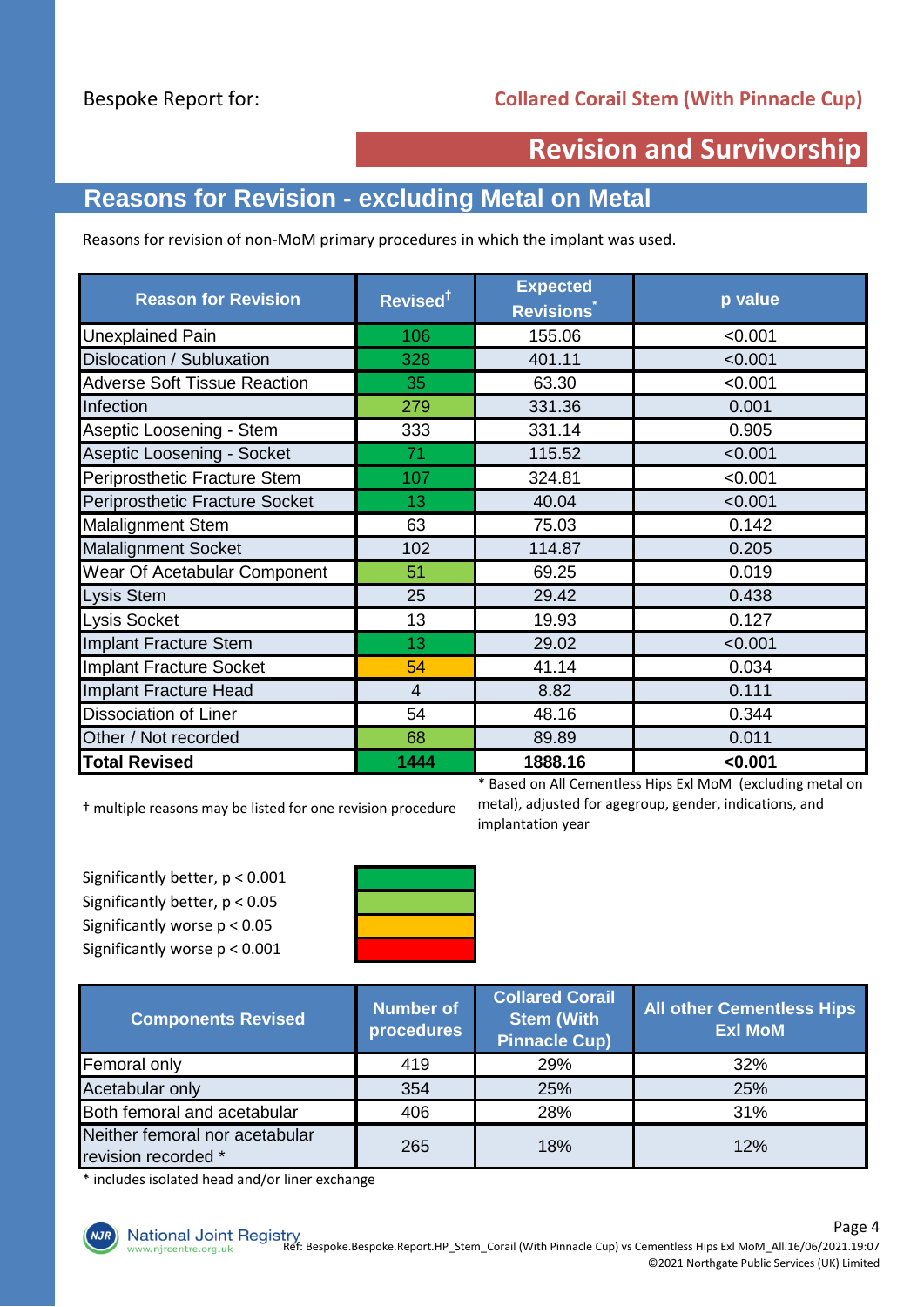## **Revision and Survivorship**



# **Cumulative Revision Rate**

Cox Proportional Hazards model for revision risk ratio of Collared Corail Stem (With Pinnacle Cup) / All other Cementless Hips Exl MoM, with endpoint as any revision.

| <b>Adjustment</b>                                                        | <b>Hazard Ratio</b><br>(95% CI) | p-value         |
|--------------------------------------------------------------------------|---------------------------------|-----------------|
| Excluding MoM, Unadjusted.                                               | 0.64<br>$(0.61 - 0.68)$         | < 0.001         |
| Excluding MoM. Adjusted for age,<br>gender, year cohort and indications. | $0.71 \pm$<br>$(0.67 - 0.75)$   | $< 0.001 \pm 1$ |

‡ Hazard ratio varies with time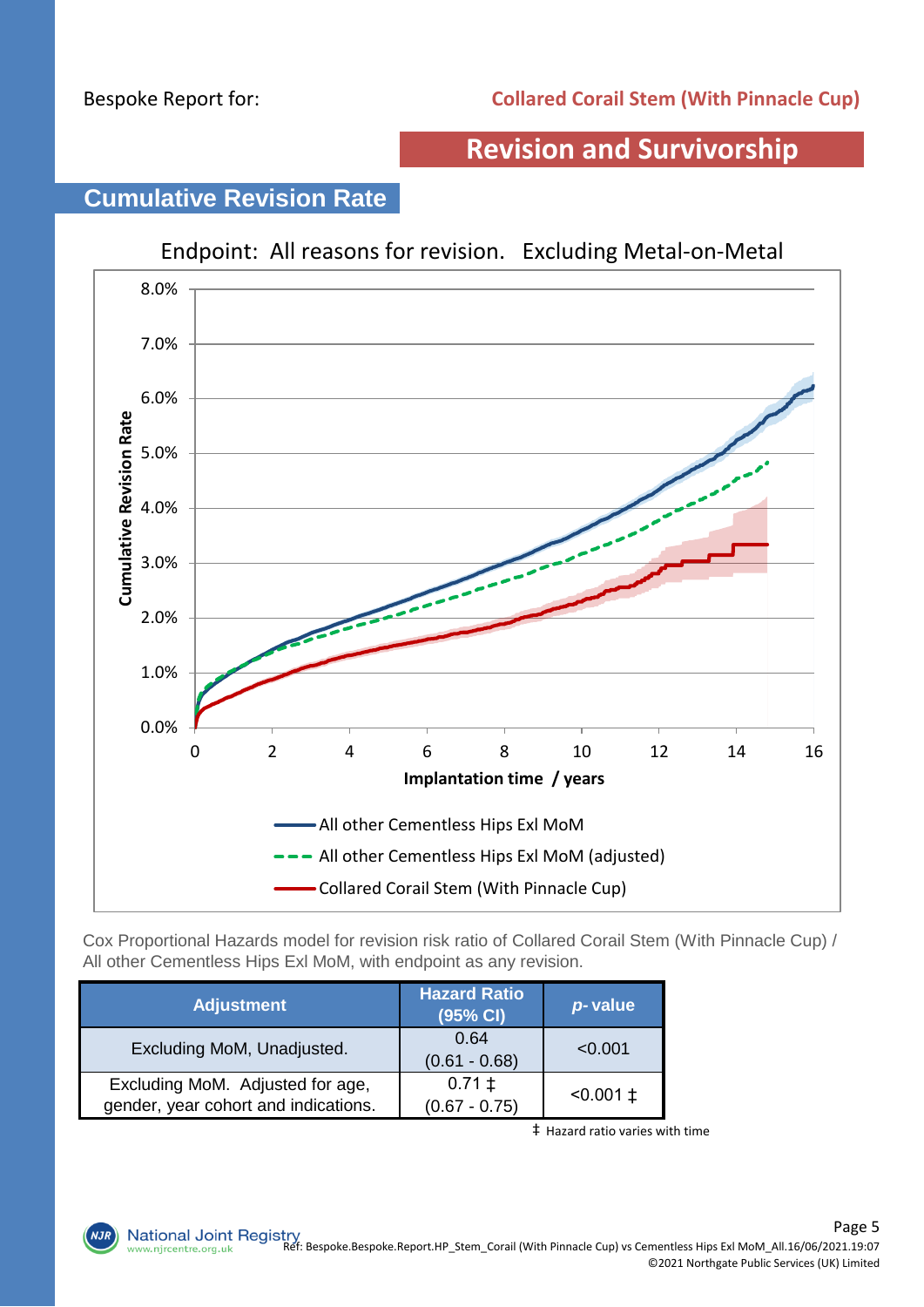## **Revision and Survivorship**

# **Cumulative Revision Rate**



Cox Proportional Hazards model for revision risk ratio of Collared Corail Stem (With Pinnacle Cup) / All other Cementless Hips Exl MoM, with endpoint as any revision.

| <b>Adjustment</b>                                                        | <b>Hazard Ratio</b><br>(95% CI) | p-value         |
|--------------------------------------------------------------------------|---------------------------------|-----------------|
| Excluding MoM. Unadjusted.                                               | $0.58 \pm$<br>$(0.54 - 0.62)$   | $< 0.001 \pm 1$ |
| Excluding MoM. Adjusted for age,<br>gender, year cohort and indications. | $0.64 \pm$<br>$(0.59 - 0.69)$   | $< 0.001 \pm 1$ |

‡ Hazard ratio varies with time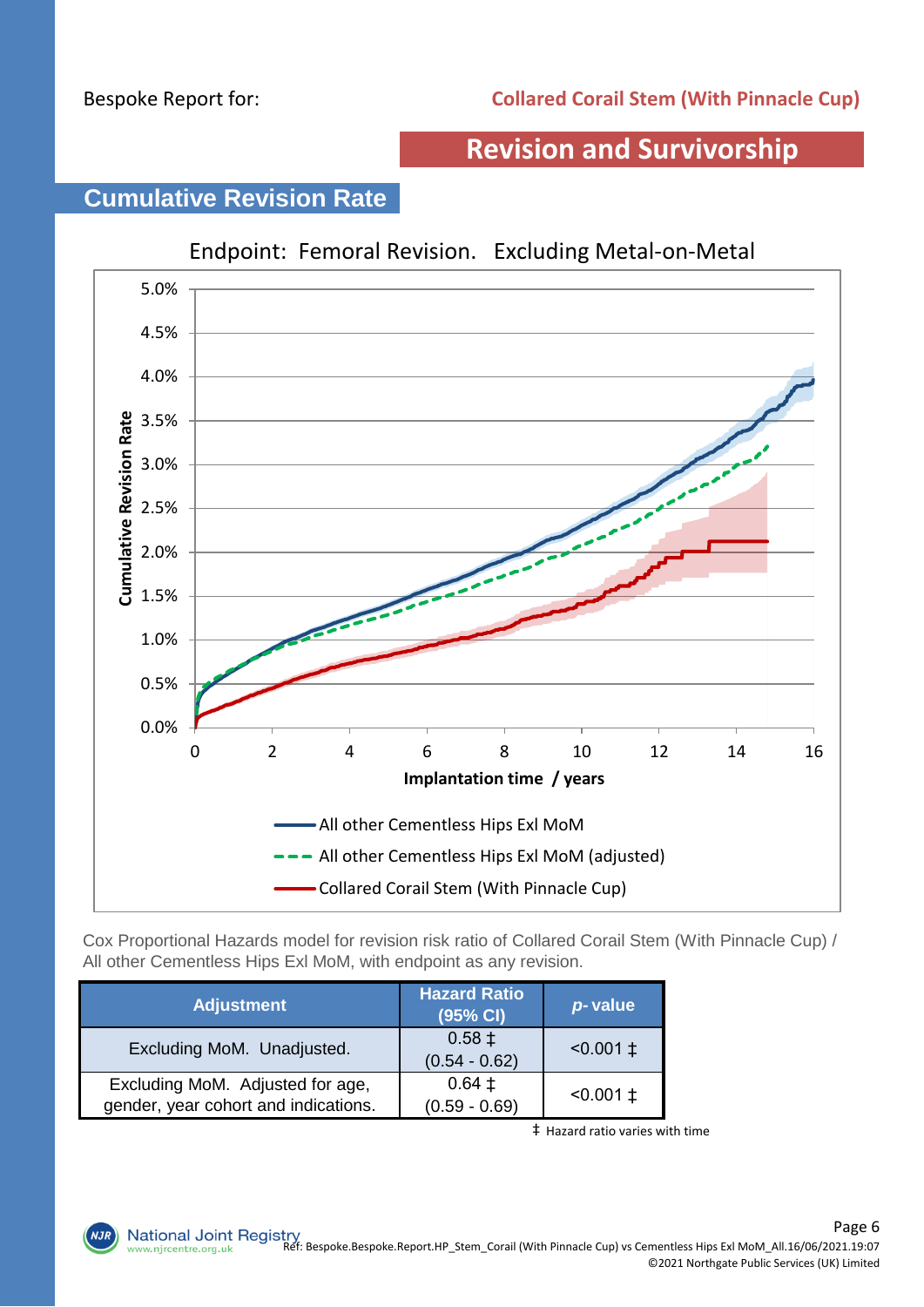**Collared Corail Stem (With Pinnacle Cup)**

## **Revision and Survivorship**

## **Cumulative Revision Rate**

### Excluding Metal on Metal Bearings

|                                |                |                                                                     | <b>Endpoint: Any component revised</b>                       |                       | <b>Endpoint: Femoral revision</b> |                                                                     |                                                              |                       |
|--------------------------------|----------------|---------------------------------------------------------------------|--------------------------------------------------------------|-----------------------|-----------------------------------|---------------------------------------------------------------------|--------------------------------------------------------------|-----------------------|
| <b>Period</b><br><b>/years</b> | <b>At Risk</b> | <b>Collared Corail</b><br><b>Stem (With</b><br><b>Pinnacle Cup)</b> | <b>All other</b><br><b>Cementless Hips</b><br><b>Exl MoM</b> | <b>AII THR</b>        | <b>At Risk</b>                    | <b>Collared Corail</b><br><b>Stem (With</b><br><b>Pinnacle Cup)</b> | <b>All other</b><br><b>Cementless Hips</b><br><b>Exl MoM</b> | <b>AII THR</b>        |
|                                | $0$ 102,823    |                                                                     |                                                              |                       | 102,823                           |                                                                     |                                                              |                       |
| $\mathbf{1}$                   | 95,425         | $0.6\%$ (0.5% - 0.6%)                                               | $1.0\%$ (1.0% - 1.1%)                                        | $0.8\%$ (0.8% - 0.8%) | 95,425                            | $0.3\%$ (0.3% - 0.3%)                                               | $0.7\%$ (0.6% - 0.7%)                                        | $0.5\%$ (0.5% - 0.5%) |
| $2^{\circ}$                    | 81,826         | $0.9\%$ (0.8% - 0.9%)                                               | $1.4\%$ (1.4% - 1.5%)                                        | $1.1\%$ (1.1% - 1.2%) | 81,826                            | $0.4\%$ (0.4% - 0.5%)                                               | $0.9\%$ (0.9% - 0.9%)                                        | $0.7\%$ (0.7% - 0.7%) |
| 3                              | 68,159         | $1.1\%$ (1.1% - 1.2%)                                               | $1.7\%$ $(1.7\% - 1.8\%)$                                    | $1.5\%$ (1.4% - 1.5%) | 68,159                            | $0.6\%$ (0.6% - 0.7%)                                               | $1.1\%$ (1.1% - 1.1%)                                        | $0.9\%$ (0.8% - 0.9%) |
| $\overline{4}$                 | 55,603         | $1.3\%$ (1.2% - 1.4%)                                               | $2.0\%$ (1.9% - 2.0%)                                        | $1.8\%$ (1.7% - 1.8%) | 55,603                            | $0.7\%$ (0.7% - 0.8%)                                               | $1.3\%$ (1.2% - 1.3%)                                        | $1.0\%$ (1.0% - 1.0%) |
| 5                              | 43,732         | $1.5\%$ (1.4% - 1.6%)                                               | $2.2\%$ (2.2% - 2.3%)                                        | $2.1\%$ (2.1% - 2.1%) | 43,732                            | $0.8\%$ (0.8% - 0.9%)                                               | $1.4\%$ (1.4% - 1.4%)                                        | $1.2\%$ (1.1% - 1.2%) |
| 6                              | 33,706         | $1.6\%$ (1.5% - 1.7%)                                               | $2.5\%$ (2.4% - 2.5%)                                        | $2.5\%$ (2.5% - 2.5%) | 33,706                            | $0.9\%$ (0.9% - 1.0%)                                               | $1.6\%$ (1.5% - 1.6%)                                        | $1.3\%$ (1.3% - 1.3%) |
|                                | 24,920         | $1.7\%$ (1.6% - 1.8%)                                               | $2.7\%$ (2.7% - 2.8%)                                        | 2.9% (2.8% - 2.9%)    | 24,920                            | $1.0\%$ (0.9% - 1.1%)                                               | $1.7\%$ $(1.7\% - 1.8\%)$                                    | $1.5\%$ (1.4% - 1.5%) |
| 8                              | 17,767         | $1.9\%$ (1.8% - 2.0%)                                               | $3.0\%$ (2.9% - 3.1%)                                        | $3.3\%$ (3.3% - 3.3%) | 17,767                            | $1.1\%$ (1.0% - 1.2%)                                               | $1.9\%$ (1.9% - 2.0%)                                        | $1.7\%$ (1.6% - 1.7%) |
| 9                              | 11,906         | $2.1\%$ (2.0% - 2.2%)                                               | $3.3\%$ (3.2% - 3.4%)                                        | $3.7\%$ (3.7% - 3.8%) | 11,906                            | $1.3\%$ (1.2% - 1.4%)                                               | $2.1\%$ (2.1% - 2.2%)                                        | $1.9\%$ (1.8% - 1.9%) |
| 10                             | 7,259          | $2.3\%$ (2.1% - 2.5%)                                               | $3.6\%$ (3.5% - 3.7%)                                        | $4.2\%$ (4.1% - 4.2%) | 7,259                             | $1.4\%$ (1.3% - 1.5%)                                               | $2.3\%$ (2.2% - 2.4%)                                        | $2.1\%$ (2.0% - 2.1%) |
| 11                             | 3,965          | $2.6\%$ (2.4% - 2.8%)                                               | 3.9% (3.9% - 4.0%)                                           | 4.7% (4.6% - 4.7%)    | 3,965                             | $1.6\%$ (1.4% - 1.8%)                                               | 2.5% (2.5% - 2.6%)                                           | $2.3\%$ (2.3% - 2.4%) |
| 12                             | 2,016          | $2.9\%$ (2.6% - 3.2%)                                               | 4.3% (4.2% - 4.5%)                                           | $5.2\%$ (5.2% - 5.3%) | 2,016                             | $1.9\%$ (1.6% - 2.1%)                                               | $2.8\%$ (2.7% - 2.9%)                                        | $2.6\%$ (2.6% - 2.7%) |
| 13                             | 1,050          | $3.0\%$ (2.7% - 3.4%)                                               | 4.8% (4.6% - 4.9%)                                           | $5.7\%$ (5.7% - 5.8%) | 1,050                             | $2.0\%$ (1.7% - 2.4%)                                               | $3.1\%$ (3.0% - 3.2%)                                        | $2.9\%$ (2.8% - 3.0%) |
| 14                             | 474            | $3.3\%$ (2.8% - 3.9%)                                               | $5.2\%$ (5.1% - 5.4%)                                        | $6.2\%$ (6.1% - 6.3%) | 474                               | $2.1\%$ (1.8% - 2.7%)                                               | $3.3\%$ (3.2% - 3.5%)                                        | $3.2\%$ (3.1% - 3.2%) |
| 15                             |                | ( - )                                                               | 5.7% (5.5% - 5.9%)                                           | $6.7\%$ (6.6% - 6.8%) |                                   | ( - )                                                               | $3.6\%$ (3.5% - 3.8%)                                        | $3.5\%$ (3.4% - 3.6%) |

Cumulative revision rate with 95% confidence intervals Rate is only reported for times where more than 40 remain at risk

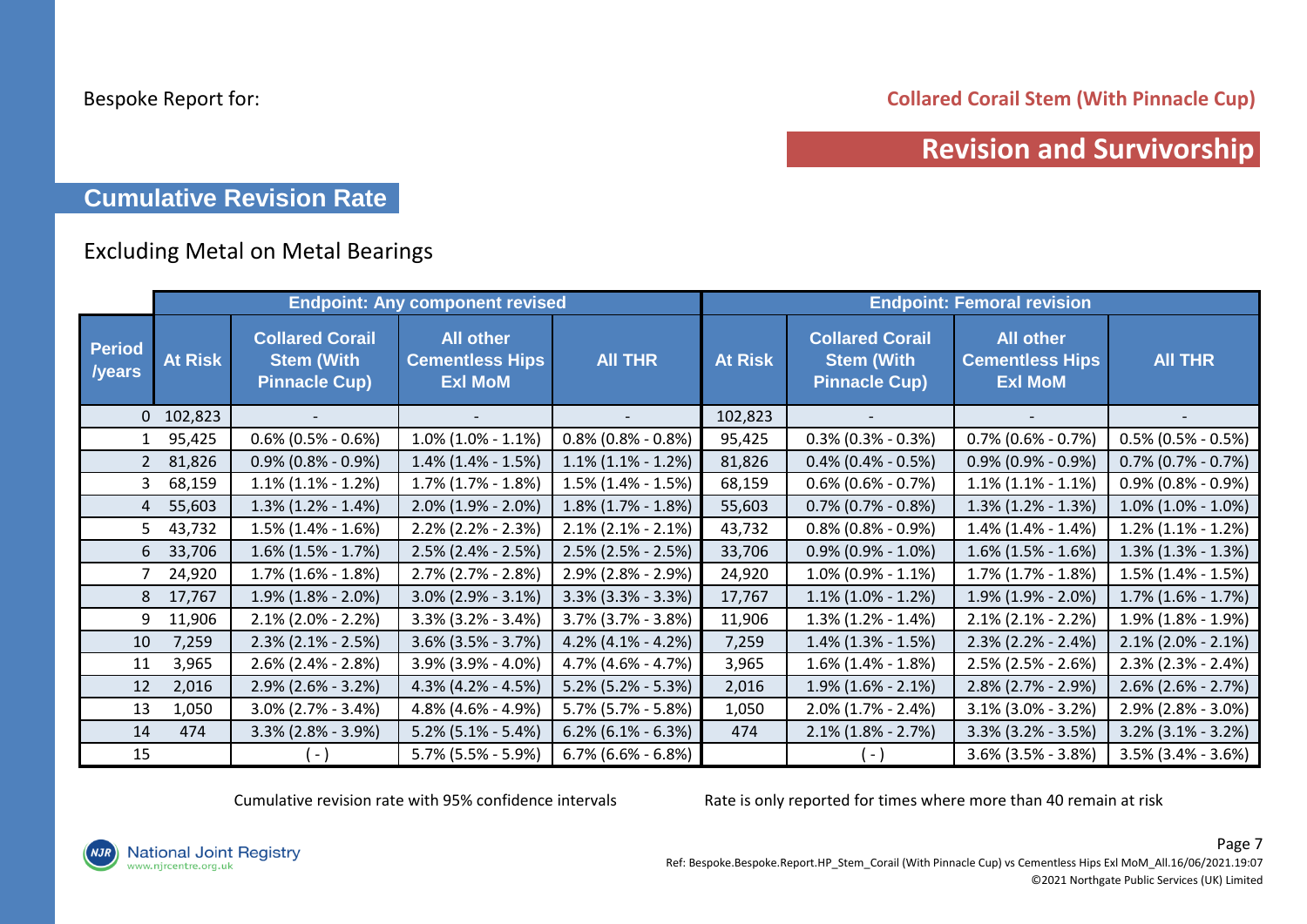**PROMs Analysis**

#### **Collared Corail Stem (With Pinnacle Cup)**

## **Patient Reported Outcomes**

Comprising PROMs data up to and including: 31/12/2019

# 48 42 36 Oxford Score (unadjusted) **Oxford Score (unadjusted)** 30 24 18 12 **-Collared Corail Stem (With Pinnacle Cup)** 6 -  $\blacksquare$  All other Cementless Hips Exl MoM  $\Omega$ Mean Pre-op Mean 6 months post-op



National Joint Registry<br>www.njrcentre.org.uk

Page 8 Ref: Bespoke.Bespoke.Report.HP\_Stem\_Corail (With Pinnacle Cup) vs Cementless Hips Exl MoM\_All.16/06/2021.19:07 ©2021 Northgate Public Services (UK) Limited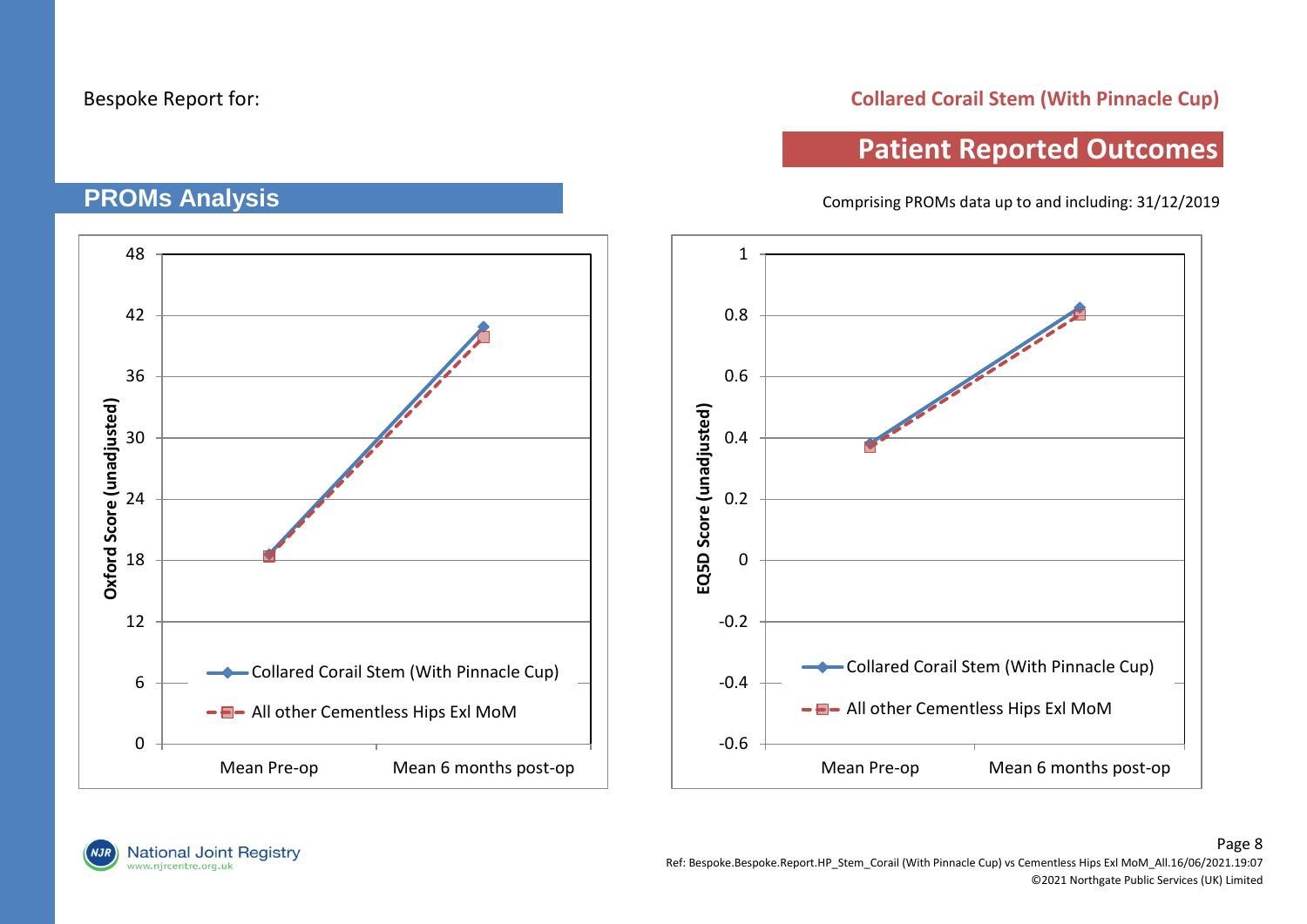#### **Collared Corail Stem (With Pinnacle Cup)**

# **Patient Reported Outcomes**

## **PROMs Analysis** Comprising PROMs data up to and including: 31/12/2019

| <b>Oxford Hip Score</b><br>$(0 - 48)$ | <b>Collared Corail Stem</b><br>(With Pinnacle Cup) | <b>All other Cementless</b><br><b>Hips Exl MoM</b> | <b>All THR in NJR</b> |
|---------------------------------------|----------------------------------------------------|----------------------------------------------------|-----------------------|
| <b>Paired Records</b>                 | 33,972                                             | 100,486                                            | 342,959               |
| PreOp score                           | $18.6(18.5 - 18.7)$                                | 18.4 (18.4 - 18.5)                                 | 17.9 (17.9 - 18.0)    |
| 6 month score                         | $40.9(40.8 - 41.0)$                                | 39.9 (39.9 - 40.0)                                 | $39.5(39.5 - 39.5)$   |
| 6 month score (adjusted)              | $40.3(40.3 - 40.4)$                                | 39.5 (39.4 - 39.5)                                 | 39.5 (39.5 - 39.5)    |
| Health gain                           | $22.3(22.2 - 22.4)$                                | $21.5(21.4 - 21.6)$                                | $21.6(21.5 - 21.6)$   |
| Health gain (adjusted)                | $22.4(22.3 - 22.5)$                                | $21.6(21.5 - 21.6)$                                | $21.6(21.5 - 21.6)$   |
| p value (adjusted health gain)        | < 0.001                                            |                                                    |                       |
| Score Improved                        | 97.8%                                              | 97.1%                                              | 97.3%                 |

| <b>EQ-5D Index</b><br>$(-0.59 - 1.00)$ | <b>Collared Corail Stem</b><br>(With Pinnacle Cup) | <b>All other Cementless</b><br><b>Hips Exl MoM</b> | <b>All THR in NJR</b>  |
|----------------------------------------|----------------------------------------------------|----------------------------------------------------|------------------------|
| <b>Paired Records</b>                  | 31,382                                             | 93,137                                             | 315,677                |
| PreOp score                            | $0.382$ (0.379 - 0.386)                            | $0.370(0.368 - 0.372)$                             | $0.353(0.352 - 0.354)$ |
| 6 month score                          | $0.826(0.824 - 0.829)$                             | $0.802$ (0.800 - 0.803)                            | $0.794(0.794 - 0.795)$ |
| 6 month score (adjusted)               | $0.813(0.811 - 0.816)$                             | $0.795(0.793 - 0.796)$                             | $0.794(0.794 - 0.795)$ |
| Health gain                            | $0.444(0.440 - 0.448)$                             | $0.432$ (0.430 - 0.434)                            | $0.441(0.440 - 0.442)$ |
| Health gain (adjusted)                 | $0.460(0.458 - 0.462)$                             | $0.442(0.440 - 0.443)$                             | $0.441(0.441 - 0.442)$ |
| p value (adjusted health gain)         | < 0.001                                            |                                                    |                        |
| Score Improved                         | 91.0%                                              | 89.4%                                              | 89.7%                  |

| <b>EQ-VAS</b><br>$(0 - 100)$   | <b>Collared Corail Stem</b><br>(With Pinnacle Cup) | <b>All other Cementless</b><br><b>Hips Exl MoM</b> | <b>All THR in NJR</b> |
|--------------------------------|----------------------------------------------------|----------------------------------------------------|-----------------------|
| <b>Paired Records</b>          | 30,212                                             | 89,803                                             | 303,007               |
| PreOp score                    | $66.2(66.0 - 66.5)$                                | $65.0(64.9 - 65.1)$                                | 64.8 (64.7 - 64.9)    |
| 6 month score                  | 79.0 (78.8 - 79.2)                                 | $77.7(77.6 - 77.8)$                                | $77.0(76.9 - 77.1)$   |
| 6 month score (adjusted)       | 77.9 (77.7 - 78.0)                                 | $77.1(77.0 - 77.2)$                                | $77.0(76.9 - 77.0)$   |
| Health gain                    | $12.8(12.5 - 13.0)$                                | $12.7(12.6 - 12.9)$                                | $12.2(12.1 - 12.3)$   |
| Health gain (adjusted)         | 13.1 (12.9 - 13.2)                                 | $12.3(12.2 - 12.4)$                                | $12.2(12.1 - 12.3)$   |
| p value (adjusted health gain) | < 0.001                                            |                                                    |                       |
| Score Improved                 | 67.8%                                              | 67.6%                                              | 66.4%                 |

Adjusted scores correspond to the NHS Digital version 3 casemix-adjustment model. This includes patient variables from PROMs, HES, and IMD data.

Figures in parentheses represent the 95% confidence interval for the mean

**NJR**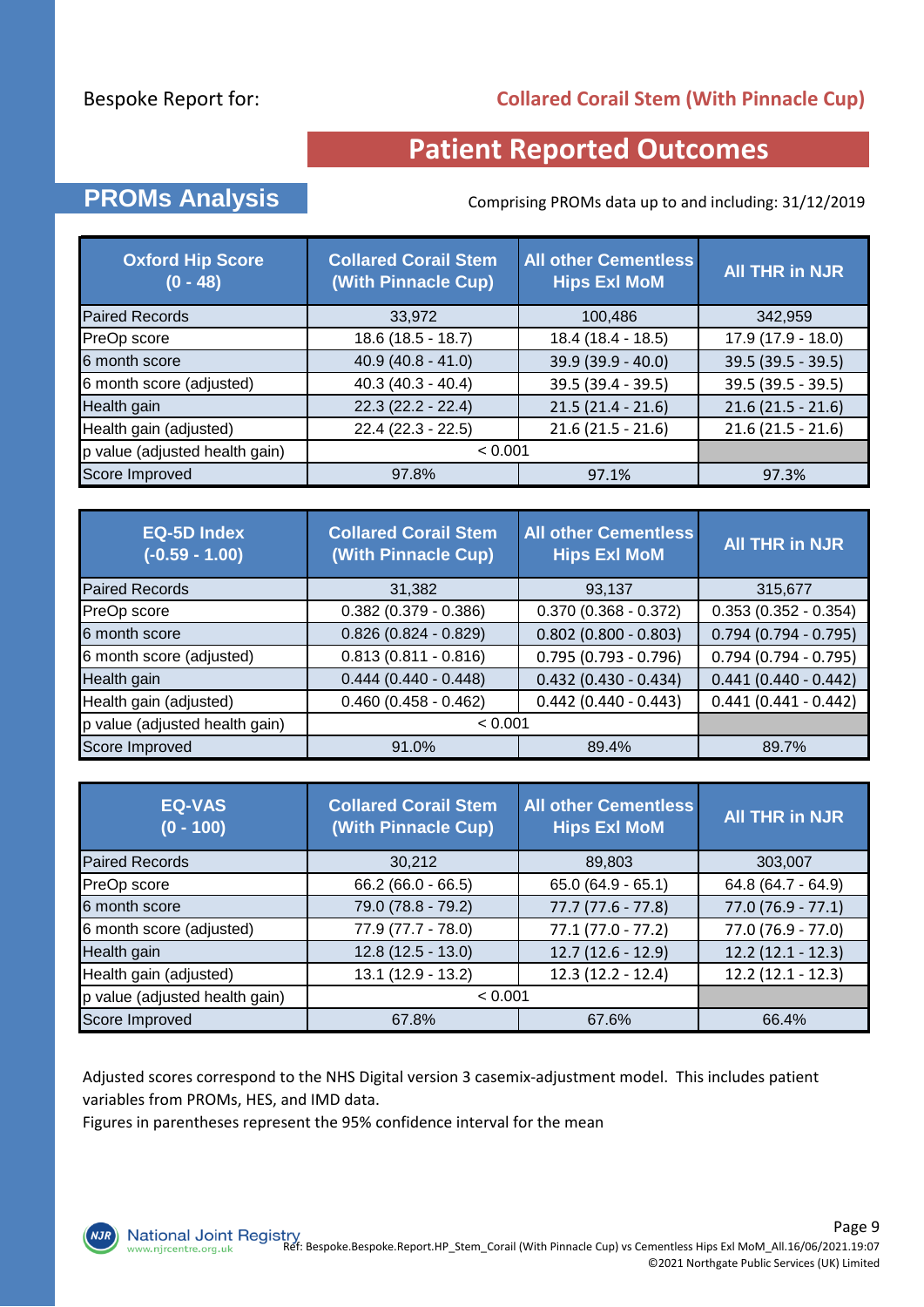Responses are not case mix adjusted

#### **Collared Corail Stem (With Pinnacle Cup)**

# **Patient Reported Outcomes**

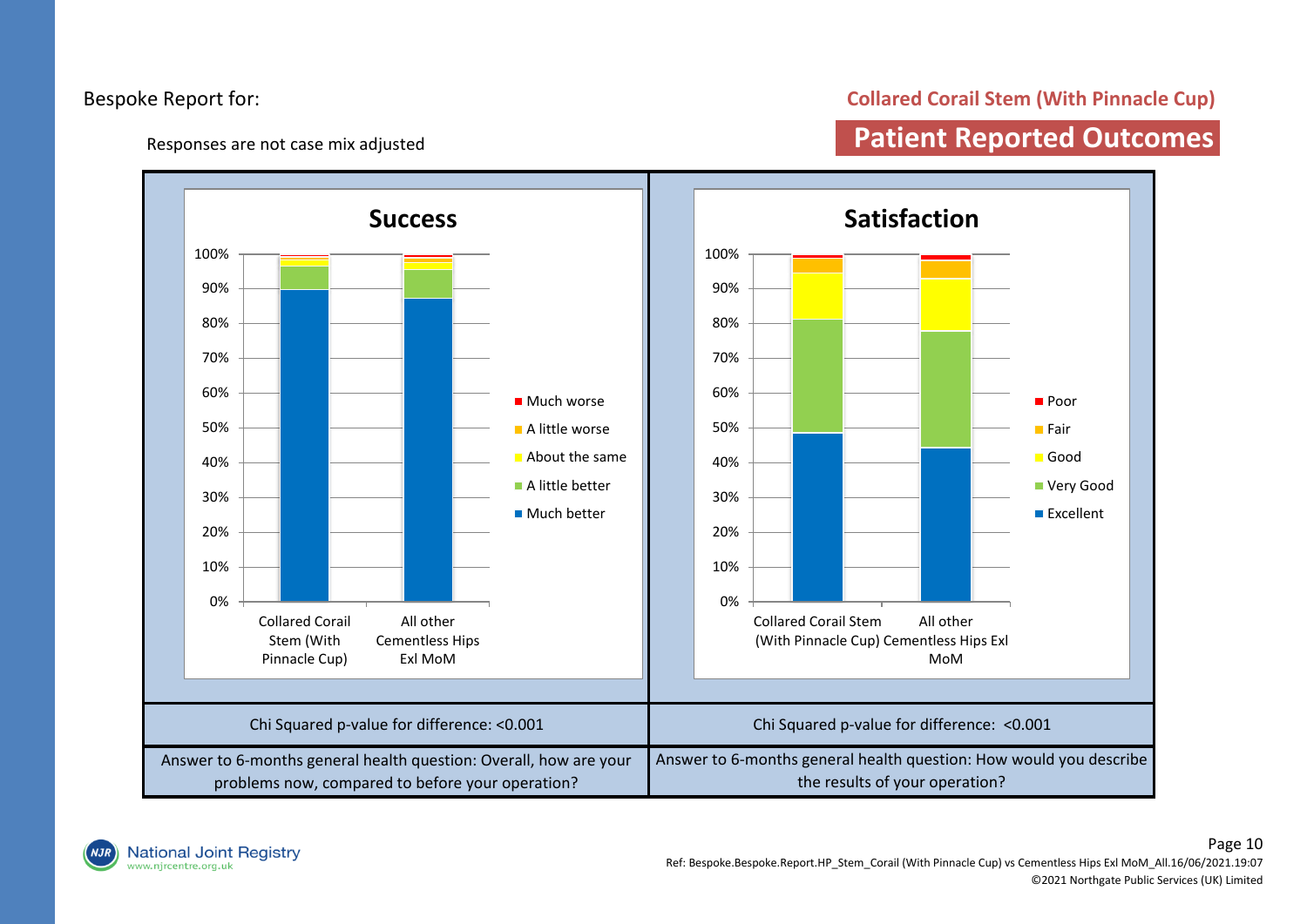# **Patient Reported Outcomes**

### **Success**

| <b>Response</b> | <b>Collared Corail Stem</b><br>(With Pinnacle Cup) | <b>All other Cementless</b><br><b>Hips Exl MoM</b> |
|-----------------|----------------------------------------------------|----------------------------------------------------|
| Much better     | 31182                                              | 89631                                              |
| A little better | 2359                                               | 8469                                               |
| About the same  | 608                                                | 2064                                               |
| A little worse  | 315                                                | 1320                                               |
| Much worse      | 264                                                | 1067                                               |

Answer to 6-months general health question:

"Overall, how are your problems now, compared to before your operation?"

## **Satisfaction**

 $NJI$ 

| <b>Response</b>  | <b>Collared Corail Stem</b><br>(With Pinnacle Cup) | <b>All other Cementless</b><br><b>Hips Exl MoM</b> |
|------------------|----------------------------------------------------|----------------------------------------------------|
| Excellent        | 16864                                              | 45472                                              |
| <b>Very Good</b> | 11380                                              | 34403                                              |
| Good             | 4622                                               | 15368                                              |
| Fair             | 1416                                               | 5340                                               |
| Poor             | 424                                                | 1857                                               |

Answer to 6-months general health question:

"How would you describe the results of your operation?"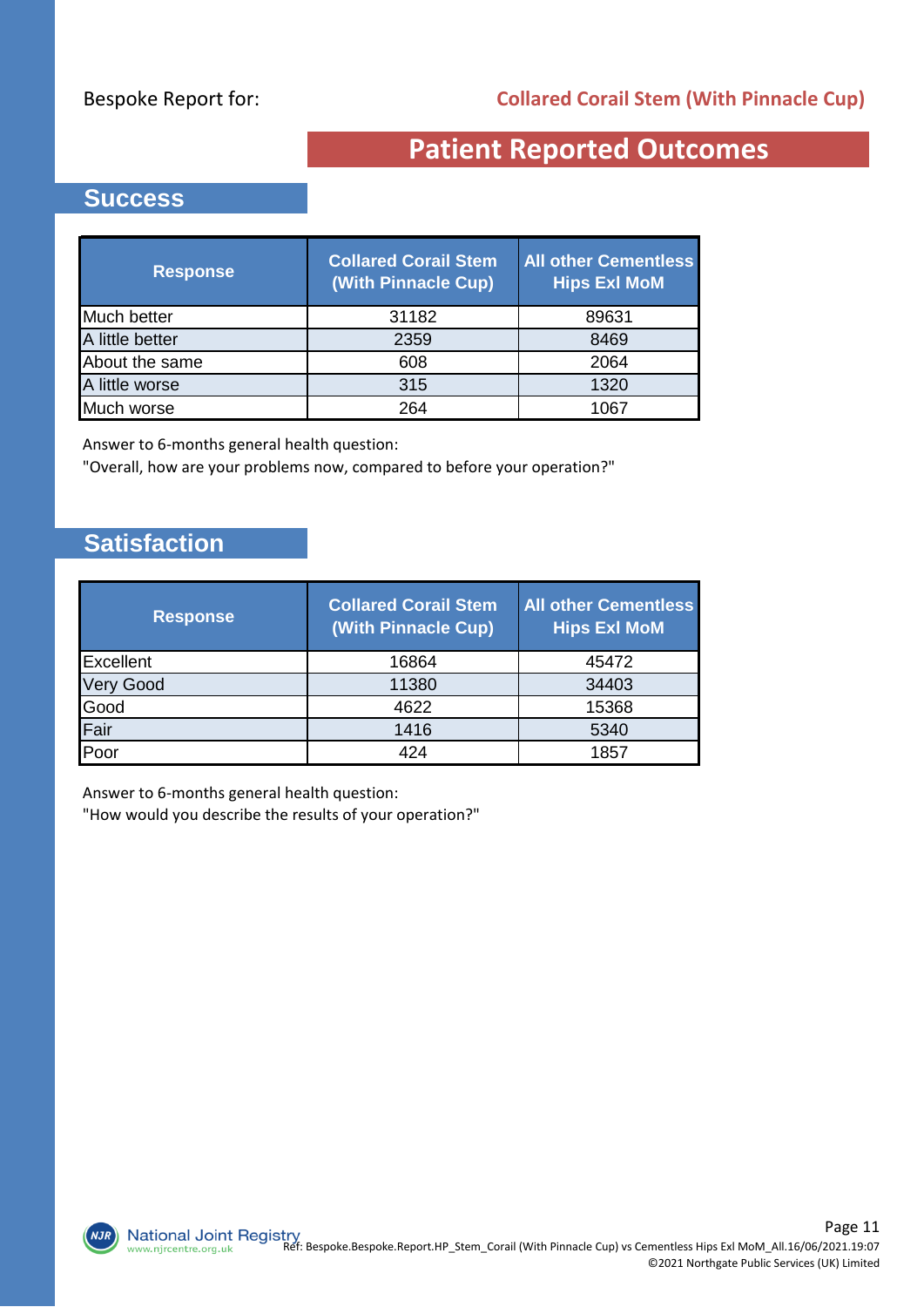#### **Collared Corail Stem (With Pinnacle Cup)**

## **Disclaimer**

#### **Disclaimer**

The National Joint Registry (NJR) produces this report through its contractor, Northgate Public Services (UK) Limited (NPS) using data collected, collated and provided by third parties. As a result, neither NJR or NPS takes any responsibility for the accuracy, currency, reliability and correctness of any data used or referred to in this report, and disclaims all warranties in relation to such data, in each case to the maximum extent permitted by legislation.

To the maximum extent permitted by law, neither the NJR or NPS shall have any liability (including but not limited to liability by reason of negligence) for any loss, damage, cost or expense incurred or arising by reason of any person using or relying on the data within this report and whether caused by reason of any error, omission or misrepresentation in the report or otherwise. This report is not to be taken as advice. Third parties using or relying on the data in this report do so at their own risk and will be responsible for making their own assessment and should verify all relevant representations, statements and information with their own professional advisers.